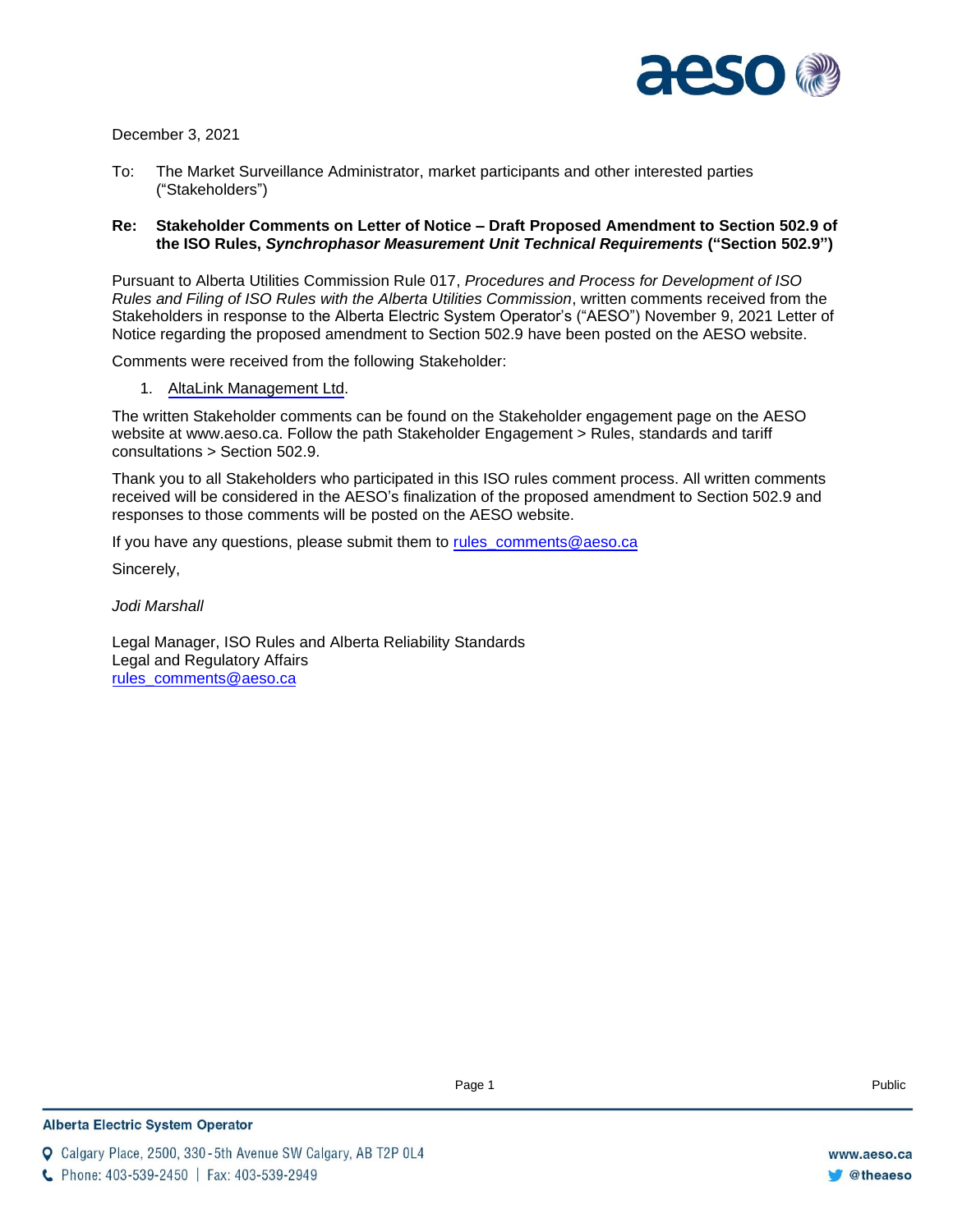### <span id="page-1-0"></span>**Stakeholder Comment Matrix**

## **Draft Proposed Amendment to Section 502.9,** *Synchrophasor Measurement Unit Technical Requirement*  **("Section 502.9")**

| Period of Comment: November 9, 2021  |          | through November 30, 2021 |               | <b>Contact:</b> Jenette Yearsley |
|--------------------------------------|----------|---------------------------|---------------|----------------------------------|
| <b>Comments From:</b>                | AltaLink |                           | <b>Phone:</b> | 403-387-8275                     |
| Date [yyyy/mm/dd]: November 30, 2021 |          |                           | Email:        | Jenette.Yearsley@AltaLink.caA    |

Instructions:

- 1. Please fill out the section above as indicated.
- 2. Please refer back to the "related material" on the Stakeholder Engagement page on the AESO website.
- 3. Please respond to the questions below and provide your specific comments, if any. Blank boxes will be interpreted as favourable comments.

### **The AESO is seeking comments from Stakeholders on the proposed amendments to Section 502.9, with regard to the following matters:**

|   | <b>AESO Questions to Stakeholders</b>                                                                                                                                       | <b>Stakeholder comments</b>                                                                                                                                                                                                                                                                                                                                                                                                                                                                                                                     |  |
|---|-----------------------------------------------------------------------------------------------------------------------------------------------------------------------------|-------------------------------------------------------------------------------------------------------------------------------------------------------------------------------------------------------------------------------------------------------------------------------------------------------------------------------------------------------------------------------------------------------------------------------------------------------------------------------------------------------------------------------------------------|--|
|   | Do you understand and agree with the objective or purpose<br>of the proposed amendments to Section 502.9 and whether,                                                       | AltaLink is pleased to see that the AESO has addressed the issue of automatic updates to<br>industry standards. This will bring certainty to Market Participants.                                                                                                                                                                                                                                                                                                                                                                               |  |
|   | in your view, the proposed amendments to Section 502.9<br>meets the objective or purpose? If not, why.                                                                      | AltaLink understands that the purpose is to ensure new PMU implementations are aligned<br>with the more recent IEEE standards. However, AltaLink wishes to better understand why<br>changing the reference to IEEE Standard C37.118-2005 is required. Is the AESO aware<br>of a deficiency with the IEEE Standard C37.118-2005 standard? AltaLink has concern that<br>updating the reference to the new standard simply due to there being new standards may<br>result in costs to market participants and ratepayers that may not be warranted |  |
| 2 | Do you agree that the proposed amendments to Section<br>502.9 are not technically deficient? If not, why.                                                                   | AltaLink does not think that the proposed amendments are technically deficient, however,<br>AltaLink is not sure the amendments are technically required.                                                                                                                                                                                                                                                                                                                                                                                       |  |
| 3 | Do you agree with the proposed amendments to Section<br>502.9, taken together with all ISO rules, supports a fair,<br>efficient and openly competitive market? If not, why? | AltaLink is concerned that the amendments may result in a material impact on costs<br>which will be borne by market participants and ratepayers.                                                                                                                                                                                                                                                                                                                                                                                                |  |
| 4 | Do you agree that the proposed amendments to Section<br>502.9 supports the public interest? If not, why?                                                                    | AltaLink appreciates the substantial value that PMUs provide system operators,<br>however, it is not apparent to AltaLink of any value of these amendments beyond<br>referencing a more recent standard. It would have been beneficial to stakeholders for the                                                                                                                                                                                                                                                                                  |  |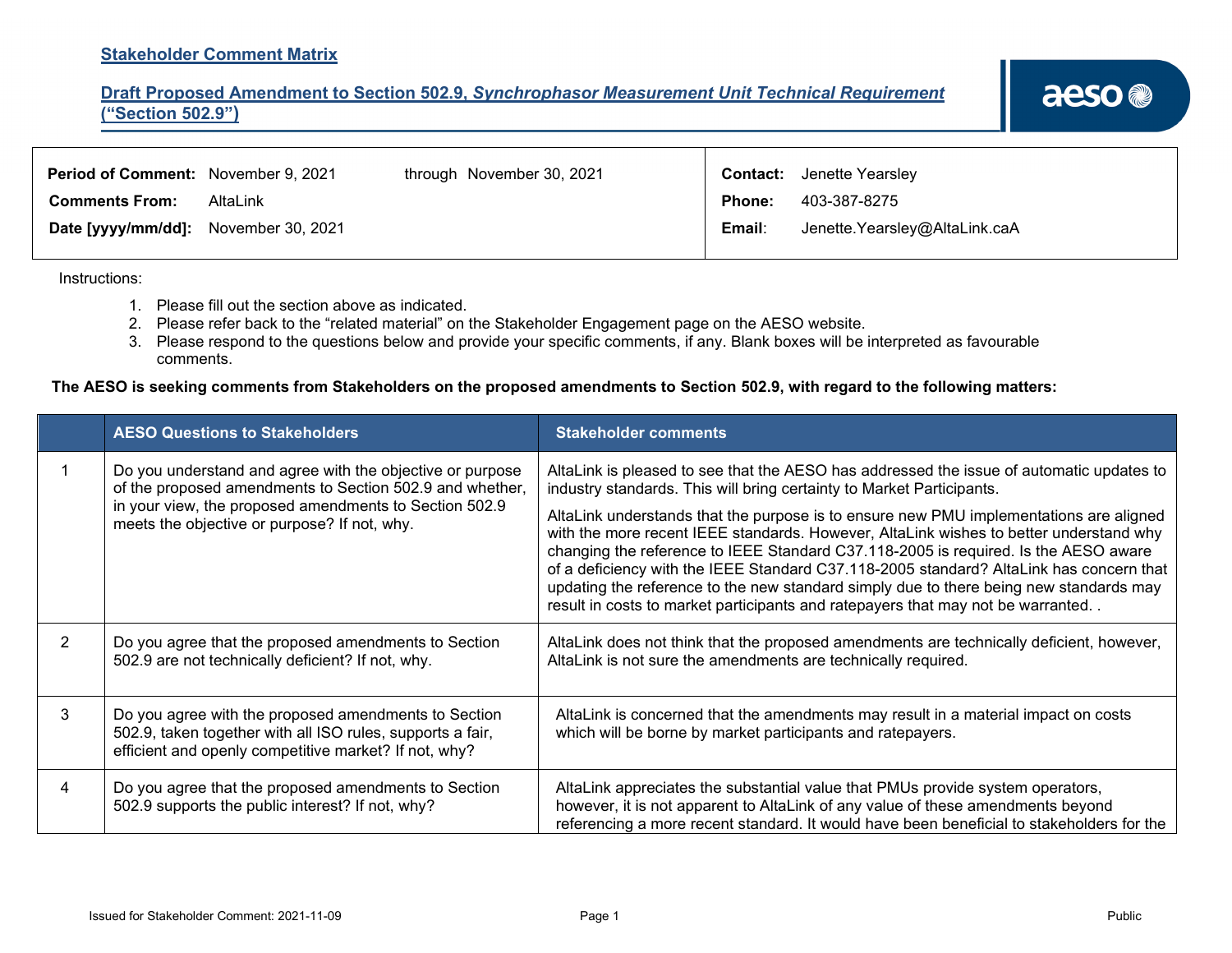**Draft Proposed Amendment to Section 502.9,** *Synchrophasor Measurement Unit Technical Requirement*  **("Section 502.9")**

|   | <b>AESO Questions to Stakeholders</b>                                                                    | <b>Stakeholder comments</b>                                                                                                                                                                                                                                                                                                                                                                                                                                                                                                                                                                                                                                                                                                                                |
|---|----------------------------------------------------------------------------------------------------------|------------------------------------------------------------------------------------------------------------------------------------------------------------------------------------------------------------------------------------------------------------------------------------------------------------------------------------------------------------------------------------------------------------------------------------------------------------------------------------------------------------------------------------------------------------------------------------------------------------------------------------------------------------------------------------------------------------------------------------------------------------|
|   |                                                                                                          | AESO to provide the benefit of changing the referenced industry standards to market<br>participants and ratepayers.                                                                                                                                                                                                                                                                                                                                                                                                                                                                                                                                                                                                                                        |
| 5 | If approved, the AESO will propose an effective date of<br>March 1, 2022. Do you agree? If not, why not? | AltaLink agrees.                                                                                                                                                                                                                                                                                                                                                                                                                                                                                                                                                                                                                                                                                                                                           |
| 6 | Any additional comments regarding the proposed<br>amendments to Section 502.9?                           | AltaLink seeks clarification on ISO Rule 502.9 and its current draft. Information Document<br>Disturbance Monitoring and Reporting Requirements ID #2018-022 states:                                                                                                                                                                                                                                                                                                                                                                                                                                                                                                                                                                                       |
|   |                                                                                                          | 3.1 Existing Streaming Synchrophasor Measurement Units<br>Requirement R8 in PRC-002-AB-2 creates an exemption for any legal<br>owner responsible for dynamic disturbance recording data that is required<br>to have continuous data recording and storage, provided they comply with<br>subsection 7(1) of Section 502.9. If a legal owner complies with Section<br>502.9, the requirements in that ISO rule related to the subject matter<br>apply. Because subsection 7(2) of Section 502.9 requires data streaming<br>to the AESO, the AESO does not anticipate submitting a written request,<br>pursuant to requirement R11 in PRC-002-AB-2 to a legal owner for the<br>streamed dynamic disturbance recording data that the AESO already<br>receives. |
|   |                                                                                                          | AltaLink requires further clarification on ISO Rule 502.9. AltaLink provides the following<br>comment and request for clarification regarding the "subject to" in 7(1) and 7(2):                                                                                                                                                                                                                                                                                                                                                                                                                                                                                                                                                                           |
|   |                                                                                                          | 7(1) Subject to subsection 7(2), each of the legal owner of a generating<br>unit, legal owner of an aggregated generating facility and legal owner of a<br>transmission facility must collect and continuously store the<br>synchrophasor measurement unit data for 1 year from the date the<br>synchrophasor measurement unit data was collected.                                                                                                                                                                                                                                                                                                                                                                                                         |
|   |                                                                                                          | (2) A legal owner of a generating unit, legal owner of an aggregated<br>generating facility or legal owner of a transmission facility, required to<br>implement a synchrophasor measurement unit, as determined by the<br>ISO, must stream the data to the ISO.                                                                                                                                                                                                                                                                                                                                                                                                                                                                                            |
|   |                                                                                                          | Specifically, it is unclear what is meant by the "subject to" as it does not state what occurs                                                                                                                                                                                                                                                                                                                                                                                                                                                                                                                                                                                                                                                             |